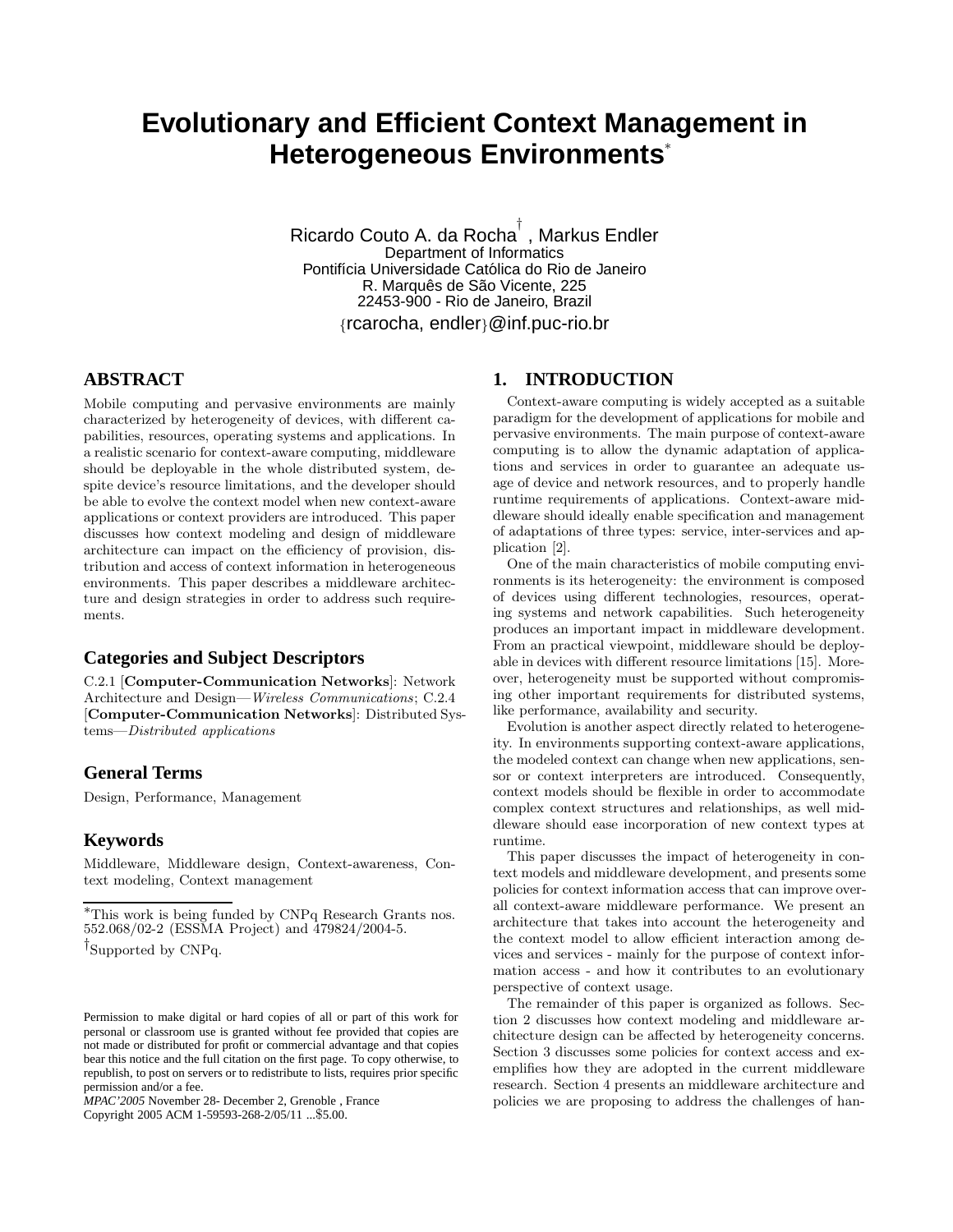dling context in heterogeneous environments. Finally, section 5 presents the current stage and future directions of our research and some conclusions of this paper.

# **2. CONTEXT IN HETEROGENEOUS EN-VIRONMENTS**

Research in context-aware computing has been exploited in two main directions: context modeling and middleware support. Research in context modeling has been focusing on development of context models that accounts for the variety of mobile and pervasive environment requirements. Research in middleware for context-aware systems has been oriented towards the development of middleware architectures that support many adaptation paradigms and performance guarantees, despite of resource limited devices. These research areas are directly connected, since the context model adopted by a middleware may require the adoption of more complex context management and storage mechanisms. In other words, the complexity of a context model determines the complexity of a middleware context handling capability. Coutaz *et al* [5] presents this relationship as a conceptual framework that interconnects an ontological foundation for context modeling with a runtime infrastructure (middleware). We believe that such interdependence has been neglected in most middleware projects. As result, most middlewares have adopted context models that are restricted to a single context domain (e.g. local execution context [2, 4, 11, 21, 22] or location [16]), or, alternatvely, the complexity of the middleware's context processing hinders its deployment in resource limited devices.

The choice of the context model impacts the middleware development in three ways: (a) the context model may increase the complexity of infrastructures required to handle context; (b) a middleware can use context modeling to infer how context will be used by applications; for example, a modeling could specify if the use of a context is limited to the device that produced it; and (c) the context model can allow applications to set precision requirements that may affect performance of context dissemination. For example, context models that support quality-of-context can define several degrees of precision and freshness and determine how middleware is supposed to deliver the context. The analysis of these interrelationships could open opportunities for performance enhancement in middleware.

Another aspect to be considered is evolution of the context models: on one hand a context model should be flexible and generic to allow inclusion of new context information, but on the other hand middleware architectures should efficiently handle new context.

We are mainly interested in the challenges that heterogeneity imposes on context modeling and middleware design. In pervasive environments, heterogeneity has hardware (physical), software (logical) and architectural aspects. *Hardware heterogeneity* is characterized by the presence of different computing devices, such as desktop computers, PDAs and mobile phones, as well as different network technologies integrating these devices. The challenging consequence of such heterogeneity is its demand for middleware infrastructures that can be deployed both on server workstations and on portable mobile devices. *Software heterogeneity* is characterized by the presence of different operating systems and applications, which demand software inter-

| Aspect       | <b>Characteristics</b> | Impact |
|--------------|------------------------|--------|
| Hardware     | - resource limitations | MW     |
|              | - network interfaces   |        |
| Software     | - applications         | M/MW   |
|              | - local context        |        |
|              | - scope of context     |        |
| Architecture | - context domains      | M/MW   |
|              | - network architecture |        |

of Pervasive Systems **of Pervasive Systems**

operability and the adoption of context models addressing specific application requirements. *Architectural heterogeneity* is achieved when network interconnections among devices do not respect any known architecture. Hence, such heterogeneity demands adaptable and scalable middlewares in order to provide seamless communication. It also suggests the context models may be limited to some network domains, because some context information may only be relevant to a set of applications or devices. Table 1 summarizes the impact of such heterogeneity aspects in context models (M) and middleware development (MW). In addition, each of these aspects has an evolutionary component: when a new device type or application is introduced in a environment, context models and software infra-structure should be adapted, in order to accommodate the new requirements.

Some previous research has already focused at handling heterogeneity of pervasive environment. For example, CoCo [1] handles heterogeneity of context information services, caused by the adoption of different context models and context services in different network domains. CoCo provides an infrastructure and a language to describe context models and provide interoperability among context information services. However, we are not interested in this kind of heterogeneity. Hence, we assume that any context service and infrastructure is built upon a same middleware.

The following sections discuss how context modeling and middleware design can address heterogeneity issues.

### **2.1 Context Models**

According to Strang and Linnhoff-Popien [23], ontologybased and object-oriented based models are the only models suitable for context modeling for pervasive computing [23].

Several projects have adopted the object-oriented (OO) paradigm to model context information, such as GUIDE [4]. This modelling approach is simple, easy to deploy and efficient, since OO languages are widely adopted. However, the use of an OO context model requires implementation of infrastructures to support all context operations, such as storage and querying.

Most of current research in context modeling focuses the use of ontologies to specify context information and the relationships among contexts (e.g. [3, 18, 17, 24]). Ontologies provide a powerful paradigm for context modeling that offers rich expressiveness and support the evolutionary aspect of context modeling. In order to process ontologies, the system architecture must provide an ontology engine capable of making inferences over ontologies. This requirement may impacts on the performance of local context management in resource limited devices because they are imposed to maintain the ontology engine at a server, instead of locally. Some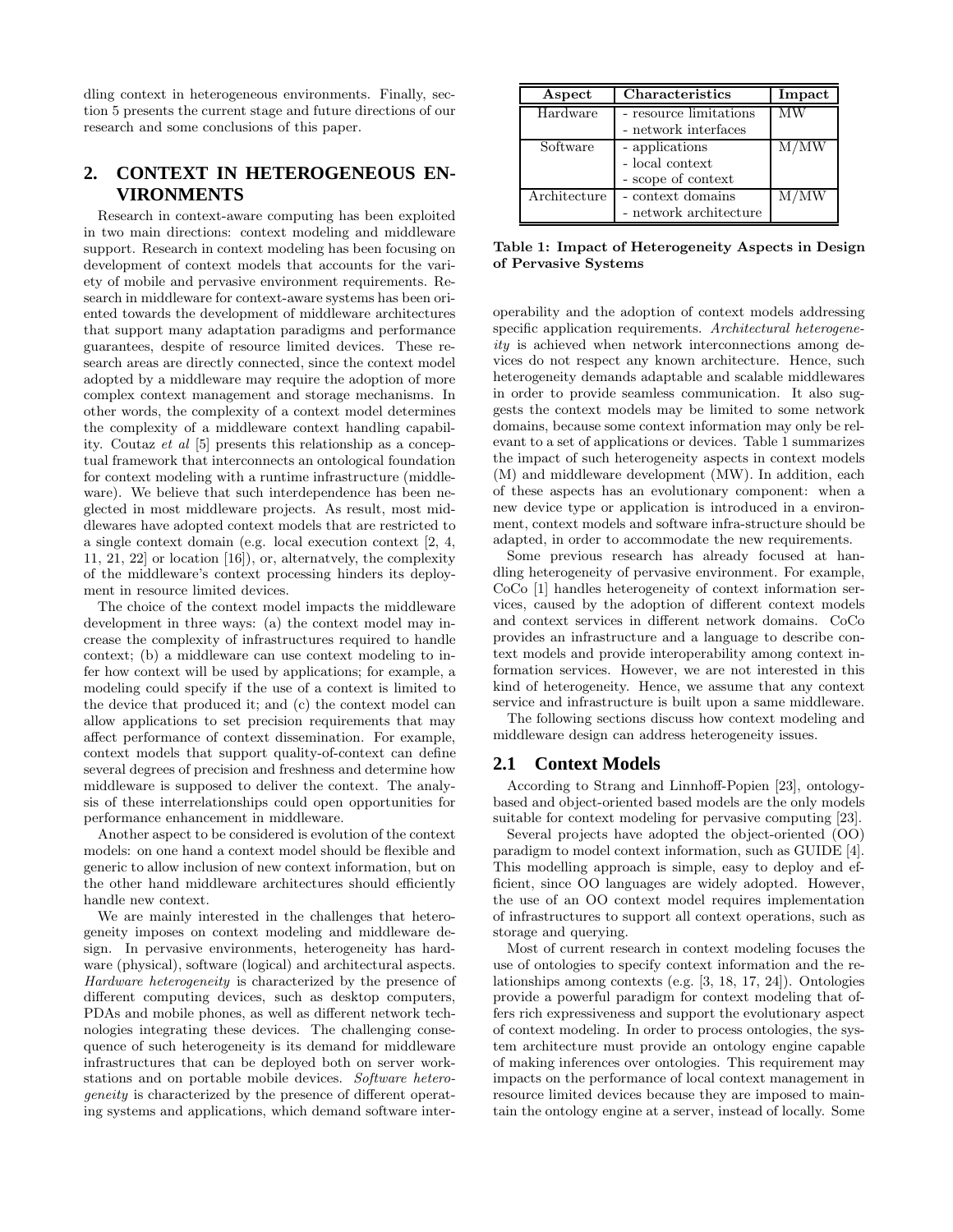middlewares [3] use agents to transfer the resource-hungry computing for handling ontologies to servers at wired network.

## **2.2 Middleware Support**

Most middleware research efforts have handled heterogeneity in mobile and pervasive systems either as an interoperability issue or "solving it at a higher level, using static and dynamic reconfiguration" [12]. However, one orthogonal question that remains is: What policies, strategies and architectural approaches can improve middleware overall performance and scalability? Roughly speaking, currently proposed middlewares try to satisfy such requirement by offering performance enhancing infrastructures, distribution management and suitable paradigms for context-aware computing.

Since early work on context-aware middlewares, there is a common effort to allow the inclusion of context sensors and providers of different technologies and as an evolution of the whole system. For example, Context Toolkit [21] offers the abstraction of widget, which applies for context providers and context interpreters. Context Information Service [14] proposes a similar approach in order to provider context handling in a more generalized way.

Another direct opportunity for performance and scalability enhancements is the context dissemination by distributed services [10], instead of centralized context services as [6]. However, some centralized services can still be used to disseminate context for specific domain of context interest. For example, SCI middleware [7] splits the mobile environment into *ranges*, which define domains of devices and applications where context information is managed by a single context server.

SCI's light-weight software component called *context entity* [7] allows the deployment of resource limited devices or sensors in its architecture. Middlewares that adopt ontology-based context modeling [17, 8] usually adopt an agent-based interaction paradigm allowing resource limited devices to process context-based computations. However, this approach can increase the number of interactions over wireless links and limit the use of context when the device is running disconnected from network.

Another opportunity for performance enhanced is the adoption of suitable communication paradigms for mobile systems which are better suited to the use of wireless links and intermittent connectivity. Several middlewares have adopted publish/subscribe [20] and tuplespaces-based [10] communication approaches.

In order to support an evolutionary use of context, some middlewares [25] explore the concept of context discovery. A middleware that support this concept allows applications to discover and use new context types and sources at runtime.

## **3. ASPECTS OF CONTEXT ACCESS**

Heterogeneity creates some complex scenarios for context access. Figure 1 illustrates a scenario in which parts of a context information are provided and maintained by distributed entities.

This scenario shows that, in heterogeneous environments, contexts tends to be highly distributed and that evaluation of context attributes imposes network communication through wireless and wired links.

Middlewares for context-aware computing usually adopt



**Figure 1: Example of Context Distribution**

some implicit policies or restrictions to context access which have direct impact on performance of context management. We have identified six aspects: *communication*, *distribution*, *updating*, *context service placement*, *context evaluation*, and *context querying*.

*Communication.* The communication policy specifies how context information will be disseminated or gathered through the network by interested applications. *Asynchronous* communication has been widely accepted as the suitable communication paradigm for mobile computing. Middlewares commonly implement this communication approach adopting either a publish/subscribe-based paradigm [20] or a tuple-spaces-based paradigm [10]. However, *synchronous* communication is still important for context-aware computing as it allows querying context data. For example, in a location-aware system, an application may need to query the set of devices located in a specific area.

*Distribution*. The distribution policy specifies how access to distributed context information is supported. Some middlewares [2] offer only support for *local context*, i.e. context data probed and used only at a device. Current middlewares take a more flexible approach and support *distributed contexts* that can express situation of a set of entities that may be distributed over a network.

*Updating.* The updating policy specifies how a context information is updated at a repository and how this update is disseminate to context consumers. The most common policy is to send *frequent updates* in order to guarantee that context consumers access the up-to-date context information. Another approach is to enable context consumers to use *intelligent components* that infer the actual information based on a history, or evaluate the information's freshness through a comparison of timestamps. This approach is very useful to manage quality-of-context attributes, such as information confidence.

*Context Service Placement.* The placement policy specifies where the context storage and processing will be hosted. The simpler policy is the adoption of a *centralized* context service [21] but it imposes performance and scalability problems. *Distributed* context services can be implemented using four approaches: interconnecting context services distributed through a network [7], maintaining a context service in order to handle local context plus a remote service to disseminate context among other devices, implementing ad hoc services to enable context management in ad hoc net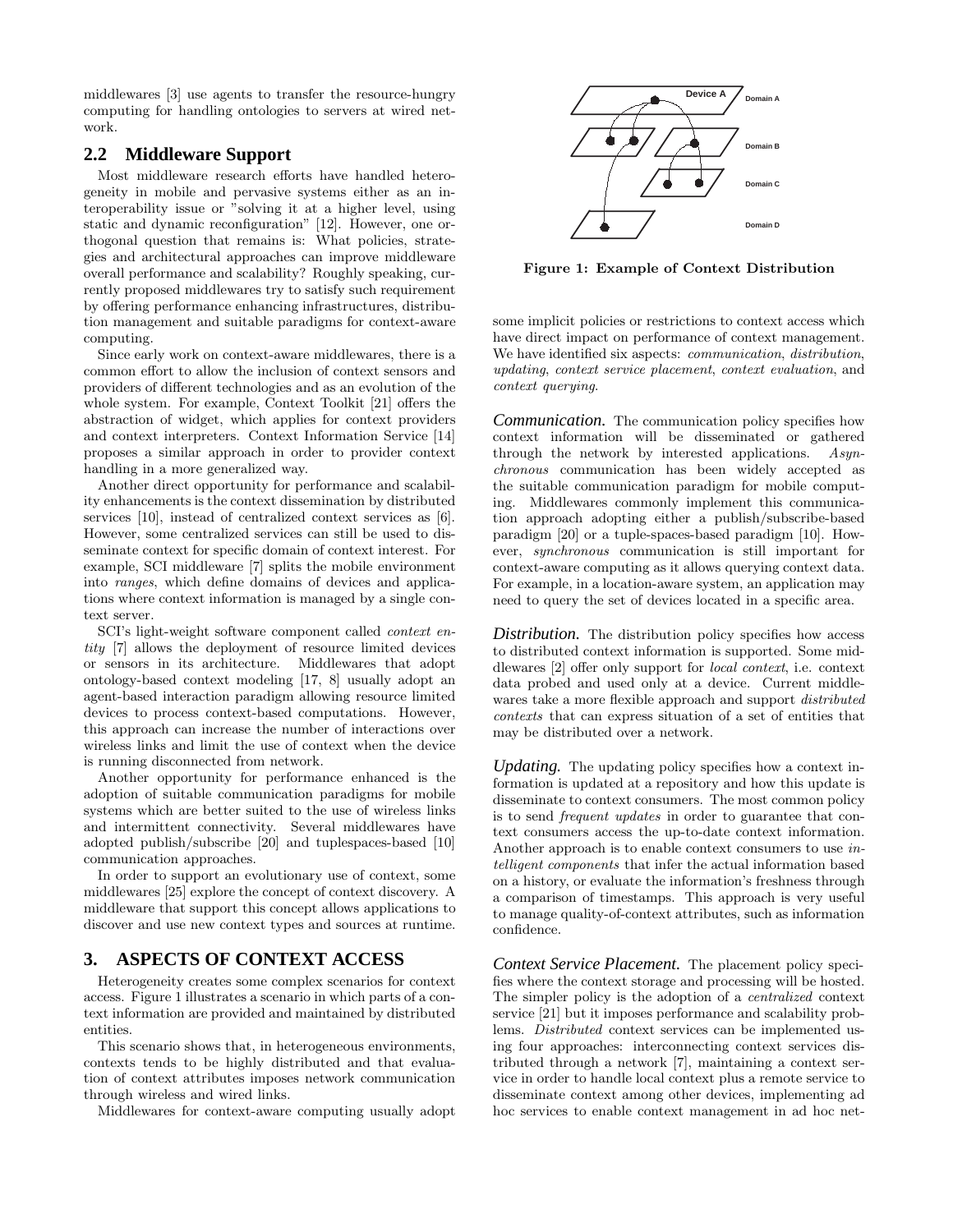works [26], and using a combination of the aforementioned solutions.

*Context Evaluation.* The context evaluation policy specifies how a context-aware application evaluates each attribute that composes a context information. There are two approaches: *eager* evaluation and *lazy* (on-demand) evaluation. The performance of each approach depends on how complex is the context model and the behavior of the application that uses the context.

*Context Querying.* The context querying policy specifies if the middleware supports context querying, and how it is executed over context repositories. For some middleware, context querying is *unavailable*: context consumers should register interest in context in order to be notified asynchronously when it changes. Consumers infer that the current context state is the last received notification. Middlewares can support queries in two means: *centralized handled queries*, in which a query is sent directly to the repository that maintain the context, and *distributed queries* [9], in which a query can be distributed among several repositories and the result is composed as a unique context information.

# **4. ARCHITECTURE OF A CONTEXT SER-VICE**

In order to address such challenges, we have designed a Context Service for the MoCA middleware [20]. This context service aims at flexibility, allowing runtime incorporation of new context information types and new context inference agents. We designed both the context service architecture and the context modeling approach, as they are closely related.

The design of our context service was driven by the following requirements: (1) adoption of a generic and flexible context model that could be dynamically deployed in the middleware architecture; (2) improved performance, allowing the fast access to and dissemination of context information, avoiding the intensive use of network and memory in limited-resource devices; and, (3) support for interoperability, facilitating the use of the service on different devices, operating systems and programming languages.

In our approach, essentially three components interact to create, disseminate and use context information: *context provider*, *context consumer* and *context service*. Each of these components are network entities, represented by applications, services or hosts. The context provider is an entity responsible for publishing a certain context information; it can be the generator of a raw-sensed data or just an interface between a sensor and the middleware. The context consumer is an entity interested in a given context information. The context service is responsible for receiving and storing context information, and to disseminate it to context consumers.

Unlike some architectures that suggest the use of specialized context providers (e.g. aggregators in [21]), MoCA's Context Service adopts a homogeneous approach, in which any context provider uses a single API and the same infrastructure. A context provider can publish either device's local context, that would serve only for the purpose of the hosting device, or context of a less-specific domain which can be disseminated by hosts distributed over a network. A



**Figure 2: Context Service Architecture**

context provider can even be a context inference agent, such as MoCA's LIS service [13] which transforms IEEE 802.11 RSSI values into location information.

Instead of defining specialized context providers, our architecture offers a middleware implementation according to the target device's resource limitations. In resource limited devices, such as PDAs and mobile phones, the middleware actual implementation adopts policies and services in order to decrease the use of network resources, memory usage and access context efficiently. For example, for this sort of device, the context service is configured in a way to keep the view of current local context as simple as possible and avoid using resource hungry services such as a log. Some of these properties are defined statically, when the middleware is deployed at the device, and some are dynamic. Depending on the requirements of the consumers and providers of a device's local context, a negotiation among clients and the middleware shall configure the service as best suited as possible to the local application requirements. Of course, there is a trade-off between the properties that can be dynamically negotiated and the complexity of the middleware implementation, what may interfere in the resource consumption as well. Section 4.3 presents our approach for static and dynamic middleware configuration.

### **4.1 Middleware Architecture**

The *Context Service* is composed of the basic elements shown in figure 2. These elements have the following responsibilities:

- **Context API** a layer that provides to application a unified access to any middleware service.
- **Event Service** is responsible for providing asynchronous communication, delivering contexts and events to interested clients. The event services adopts a publish/subscribe paradigm and offers a specialized API to handle subscriptions for contextual events.
- **Type System Manager** maintains the dynamical context type system, solving and recognizing the available con-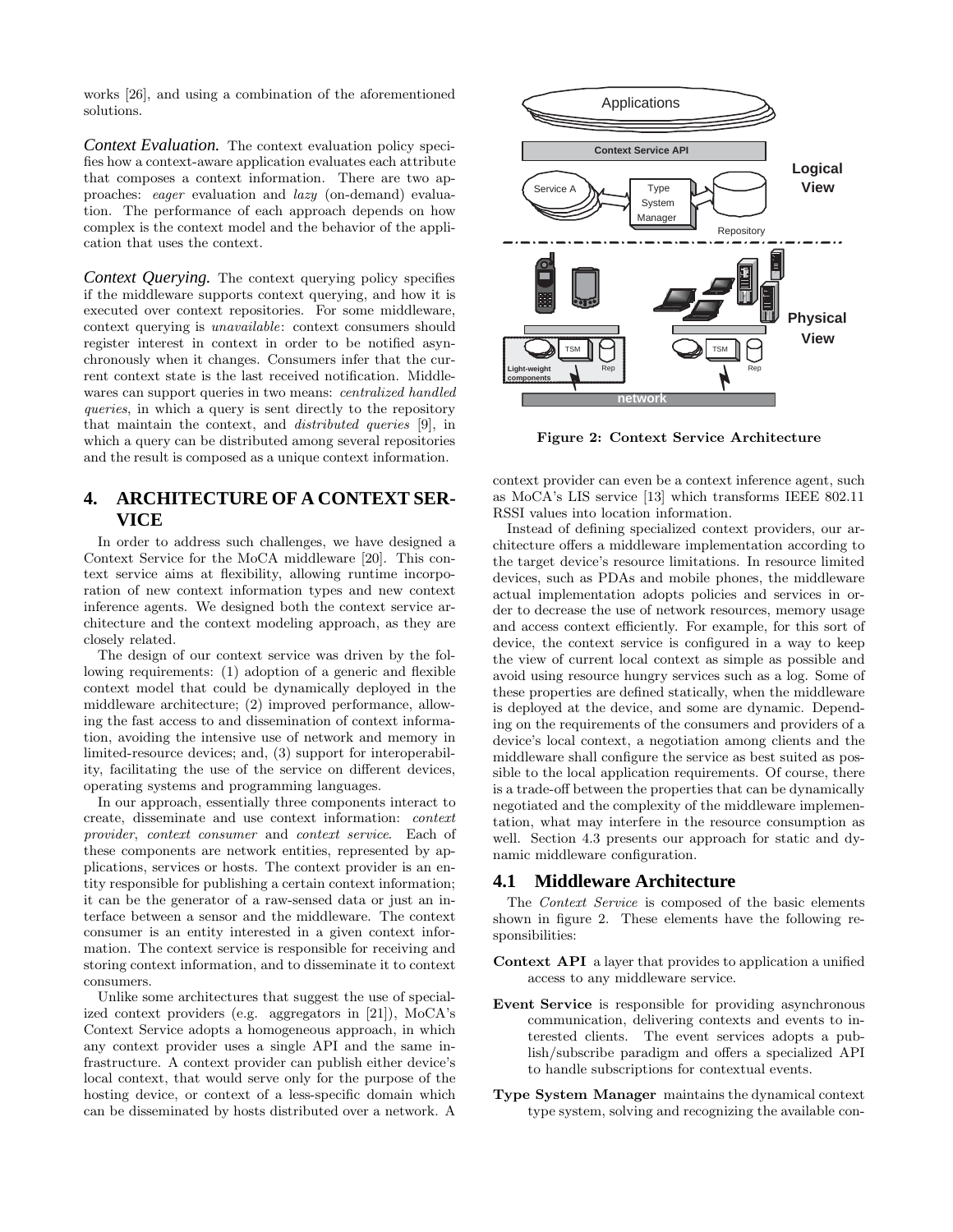text types at runtime. The type system manager also solves context domains and its location, when a context is composed of sub-contexts placed in different network locations.

**Repository** maintains the database of context data.

**Sub-services** additional services that ease the development of client applications, and improves the performance of the whole system. Cache and query services are examples of such sub-services. The query service is responsible for translating client queries to context repository queries and deliver its result to the client.

The behavior and internal architecture of these components may change depending on the device at which the middleware instance is deployed. The overall system is composed of several distributed middleware instances that interact with each other.

In order to make adequate use of device resources and improve the overall system performance, we propose that a specific version of the above components be created for each device class. For example, server hosts have enought resource to store the all context types as well as maintain a context repository that stores a huge context database, oferring services such as context history that demands a large amount of disk space. In contrast, in a resource limited device, the type system usually only maintains local context types and a volatile context repository. The device's operating system may also influence the middleware behavior: for example, in non-multithreaded OS (e.g. Palm OS), the middleware will act passively, adopting different policies for context provisioning.

This complexity for middleware behavior selection suggests to keep the interaction among components as simple as possible. In order to address such simplicity, complementary services are implemented as loosely-coupled services. One example is our privacy service [19], that is implemented as an orthogonal service of MoCA's architecture, differently of other approaches such as [11].

### **4.2 Deployment of Context Types**

One of the fundamentals of our approach is strong typed context handling. A context model is mapped to objectoriented language constructions that the developer uses in his application in order to access context information. Application-specific context is handled using the same approach.

We follows an OO model for context handling, instead of an ontology-based model, because, currently, limited resource devices do not allow the usage of local ontology engines.

Figure 3 shows the steps for deployment of new context type. The deployment of a new type occurs when a new context must be introduced in the context-aware system. There are two main steps: context modeling and the context model processing.

The first step consists of modeling the new context information using our XML-based modeling approach. In this XML file, the context modeler specifies attributes, characteristics, relationships with previously specified context, quality-of-context attributes and the provided queries to request context synchronously. A detailed discussion about our context model is not in the scope of this paper.



**Figure 3: Context Deployment Steps**

In the context model processing step, a *Context Tool* reads the XML file and executes the following tasks:

- 1. Validates the XML syntax and the context model;
- 2. Updates the context type system and initializes the repository for storing the new context information;
- 3. Generates a library containing the language bindings to the deployed context, similarly to the RCSM's approach [26]. Currently, we have only implemented a Java language bindings for context information.

When an application developer needs to use a context information, he reads the context's XML modeling file to understand the context semantics, and includes the binding library to his application. The language bindings allows the application to access context information as object references or attributes, and query contexts using object methods. Dependencies with another context information are included in the binding file. To start using a context, applications must be registered at the middleware, identifying its requirements for context provisioning, which will be discussed in next section.

### **4.3 Configuration of Context Access**

Another important issue for improving the performance of context handling is context evaluation, i.e. how a context information obtained from the middleware is evaluated at runtime by applications. We have adopted an approach of setting the middleware to use adequate policies for context access, depending on the context models, application requirements and context domains.

A context domain is a logical boundary that establish the scope of a context information. At least two context domains should be investigated when designing middleware: local domains and non-local domains. A local context domain contains context information provided by a device, such as cpu usage, available memory and operating system. On the other hand, non-local context domain contains context information provided and maintained from another context provider, so an access to its context requires, at least, one hop through the network. Our middleware provides a same API for accessing context of both local and non-local context domains, so application does not need knowledge about middleware behavior or context information distribution in order to implement efficient access.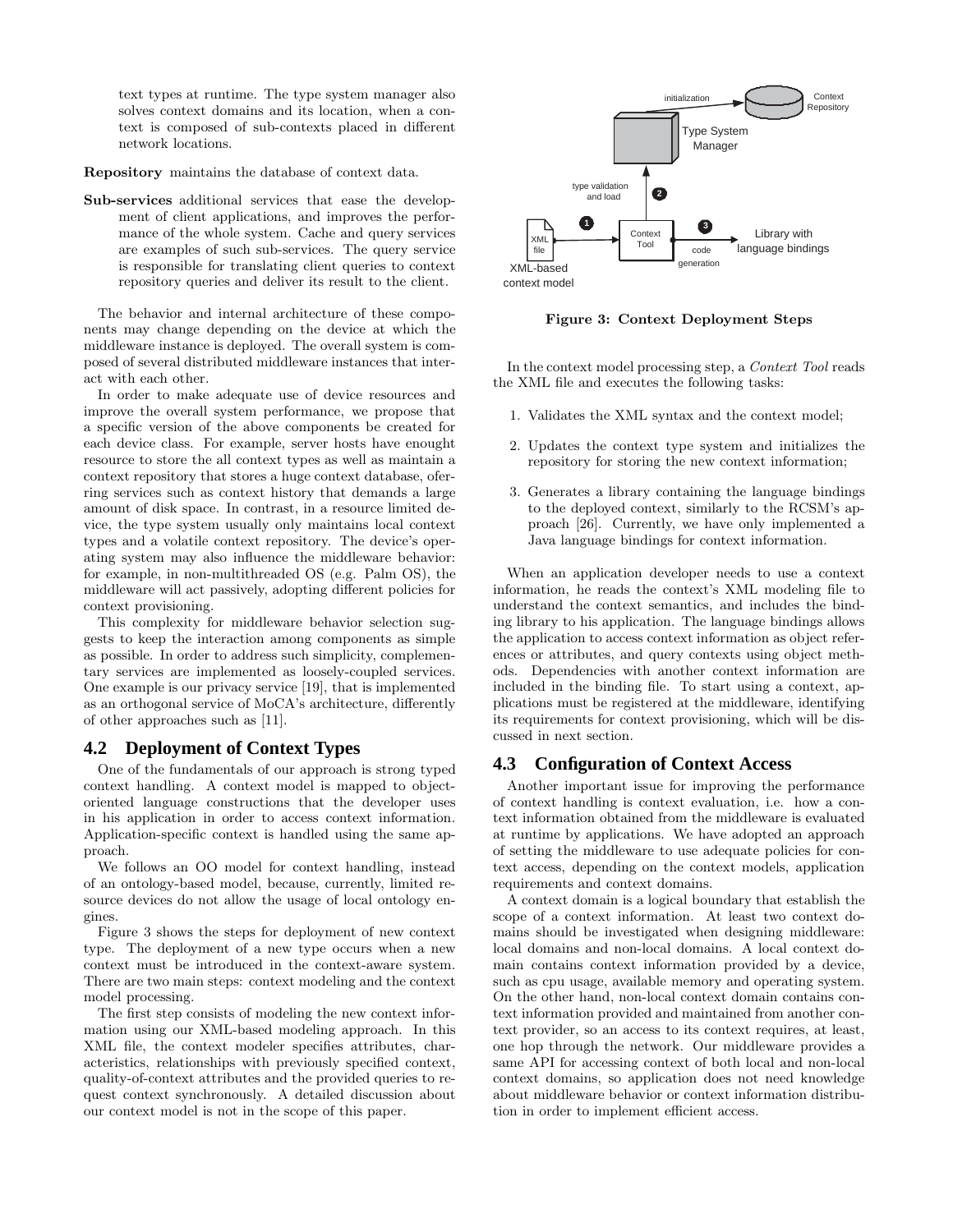In order to access and evaluate context information efficiently, we adopted a *static* and a *dynamic* middleware configuration that adapts context evaluation behavior to the properties of the context modeled and to runtime application requirements.

#### *4.3.1 Static Configuration*

In order to access efficiently context of local domains, our middleware implements a light-weight local instance of a context type system and context repository, instead of keep any local context in a remote context repository. The middleware provides a local cache service that improves access performance.

Additionally, the middleware behavior changes depending on how a context information was modeled. At context deployment time, the *Context Tool* verifies the attributes of a context information and sends to the context service information that allows it to choose the more suitable policy for context access. For example, consider a context attribute declared as static, i.e. an attribute that has a constant value (e.g. the OS type/version used by a device). When deploying this context in a context type system, the context service is configured to disseminate and update this attribute only at first time an application requests the context.

Our context model specifies some other properties for context attributes that help middleware to process context more efficiently. Such semantic properties can help application developers to understand the dynamic behavior of a context information and, in some cases, to develop applications that use a context information more adequately.

#### *4.3.2 Dynamic Configuration*

Besides static configuration based on context model, our middleware allows dynamic configuration **at application startup time**. When an application is started and registers itself at the middleware, it can define specific policies for using a context information. These policies are based on application requirements about the precision of context information it is interested in.

*Freshness* and *on-demand* (lazy) context evaluation are examples of access policies that can be set by application. Several applications using a same middleware instance can select a different policy for accessing a same context information. In this case, the middleware chooses the more restrictive policy in order to adhere all application requirements. Using such dynamic configuration, the middleware can choose the better moment to publish context and execute context queries.

We are investigating how quality-of-context modeling can be used to provide a richer dynamic middleware configuration. Currently, we are just planning to implement freshness and context precision properties as parameters used to setup our middleware policies.

### **5. CONCLUSIONS AND FUTURE WORK**

In this paper we have discussed the mutual dependence between context models and the design of contextprovisioning middleware, and have highlighted six core aspects related to the implementation of middlewares for distributed, heterogeneous and evolutionary context management. Focusing on context evolution, device heterogeneity and efficient context distribution in a mobile network, we have proposed a flexible architecture of a context service that allows for the dynamic addition and removal of new types of context information. This architecture has means of describing the interrelationship among context types and also provides support for the development and maintenance of context-aware applications.

So far, we have developed a prototype of a context service based on our architecture, and which is now being integrated with other components and services of our contextprovisioning middleware architecture MoCA, in particular, with our privacy service for context access. Through this integration, we aim to validate the architecture's ability to support configuration of context access and evolution of the context model.

As part of our future work we will investigate extensions to our architecture in order to accommodate also quality-ofcontext parameters in a flexible way, and explore dynamic configuration of the middleware at changes of the context types and access requirements. We are also planning to research how context consumers can specify and use *context views*, i.e. selected portions (attributes) of a complex context type. We believe that specifying a context view without changing a context model can create new opportunities for enhancing the efficiency of context access.

## **6. REFERENCES**

- [1] T. Buchholz, M. Krause, C. Linnhoff-Popien, and M. Schiffers. CoCo: Dynamic composition of context information. In *First Annual International Conference on Mobile and Ubiquitous Systems: Networking and Services (MobiQuitous'04)*, pages 335–343, 2004.
- [2] A. T. S. Chan and S.-N. Chuang. MobiPADS: a reflective middleware for context-aware mobile computing. *IEEE Transactions on Software Engineering*, 29(12):1072–1085, Dec 2003.
- [3] H. Chen, T. W. Finin, and A. Joshi. Using OWL in a pervasive computing broker. In *Workshop on Ontologies in Open Agent Systems (OAS)*, pages 9–16, Melbourne, Australia, July 2003.
- [4] K. Cheverst, K. Mitchell, and N. Davies. Design of an object model for a context sensitive tourist GUIDE. *Computers & Graphics*, 6(23):883–891, 1999.
- [5] J. Coutaz, J. L. Crowley, S. Dobson, and D. Garlan. Context is key. *Commun. ACM*, 48(3):49–53, 2005.
- [6] A. K. Dey. *Providing Architectural Support for Building Context-Aware Applications*. PhD thesis, College of Computing, Georgia Institute of Technology, December 2000.
- [7] R. Glassey, G. Stevenson, M. Richmond, and P. Nixon. Towards a middleware for generalised context management. In *First International Workshop on Middleware for Pervasive and Ad Hoc Computing, Middleware 2003*, 2003.
- [8] H. Harroud, M. Khedr, and A. Karmouch. Building policy-based context aware applications for mobile environments. *Lecture Notes in Computer Science*, 3284:48–61, Jan. 2004.
- [9] J. Heer, A. Newberger, C. Beckmann, and J. I. Hong. liquid: Context-aware distributed queries. *Lecture Notes in Computer Science*, 2864:140–148, Jan. 2003.
- [10] J. I. Hong and J. A. Landay. An infrastructure approach to context-aware computing. *Human-Computer Interaction*, 16(2, 3 & 4):287–303,